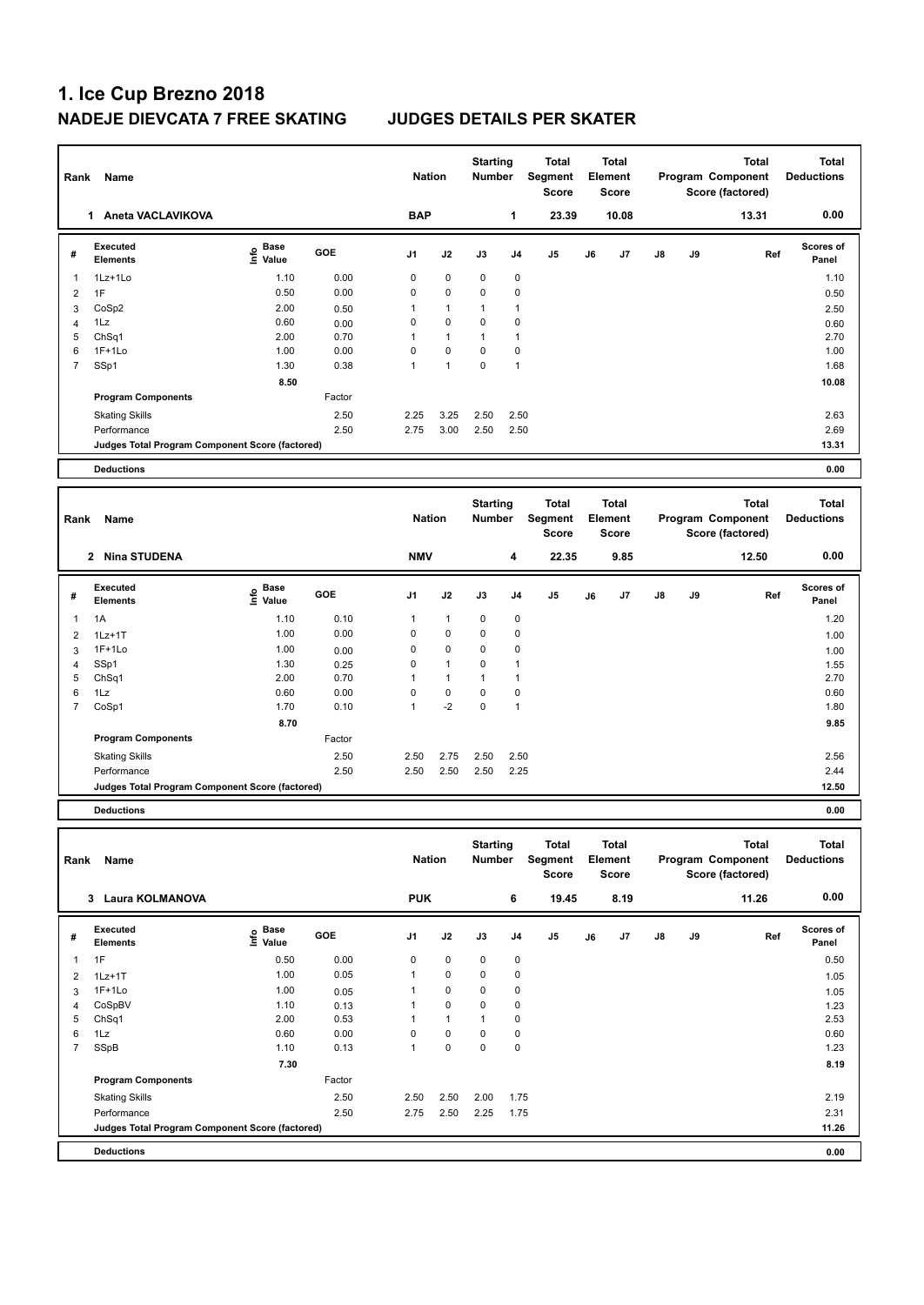| Rank           | Name                                            |                                  |         | <b>Nation</b>  |              | <b>Starting</b><br><b>Number</b> |                | Total<br>Segment<br><b>Score</b> |    | <b>Total</b><br>Element<br>Score |               |    | <b>Total</b><br>Program Component<br>Score (factored) | <b>Total</b><br><b>Deductions</b> |
|----------------|-------------------------------------------------|----------------------------------|---------|----------------|--------------|----------------------------------|----------------|----------------------------------|----|----------------------------------|---------------|----|-------------------------------------------------------|-----------------------------------|
|                | <b>Maria SOVJAKOVA</b><br>4                     |                                  |         | <b>VRA</b>     |              |                                  | 7              | 19.13                            |    | 8.65                             |               |    | 10.48                                                 | 0.00                              |
| #              | Executed<br><b>Elements</b>                     | <b>Base</b><br>e Base<br>⊆ Value | GOE     | J <sub>1</sub> | J2           | J3                               | J <sub>4</sub> | J <sub>5</sub>                   | J6 | J7                               | $\mathsf{J}8$ | J9 | Ref                                                   | Scores of<br>Panel                |
| 1              | Ch <sub>Sq1</sub>                               | 2.00                             | 0.00    | 0              | $\mathbf 0$  | 0                                | 0              |                                  |    |                                  |               |    |                                                       | 2.00                              |
| 2              | 1F                                              | 0.50                             | 0.00    | 0              | 0            | 0                                | 0              |                                  |    |                                  |               |    |                                                       | 0.50                              |
| 3              | SSp2                                            | 1.60                             | 0.13    | 1              | $\mathbf 0$  | $\mathbf 0$                      | $\mathbf 0$    |                                  |    |                                  |               |    |                                                       | 1.73                              |
| $\overline{4}$ | $1Lz+1T$                                        | 1.00                             | $-0.03$ | $-1$           | $\pmb{0}$    | $\mathbf 0$                      | $\mathbf 0$    |                                  |    |                                  |               |    |                                                       | 0.97                              |
| 5              | $1F+1T$                                         | 0.90                             | 0.00    | 0              | $\pmb{0}$    | 0                                | 0              |                                  |    |                                  |               |    |                                                       | 0.90                              |
| 6              | CoSp1                                           | 1.70                             | 0.25    | 1              | $\mathbf{1}$ | $\pmb{0}$                        | $\mathbf 0$    |                                  |    |                                  |               |    |                                                       | 1.95                              |
| $\overline{7}$ | 1Lz                                             | 0.60                             | 0.00    | 0              | $\pmb{0}$    | $\pmb{0}$                        | $\mathbf 0$    |                                  |    |                                  |               |    |                                                       | 0.60                              |
| 8              | CoSp1*                                          | $\star$<br>0.00                  | 0.00    |                |              |                                  |                |                                  |    |                                  |               |    |                                                       | 0.00                              |
|                |                                                 | 8.30                             |         |                |              |                                  |                |                                  |    |                                  |               |    |                                                       | 8.65                              |
|                | <b>Program Components</b>                       |                                  | Factor  |                |              |                                  |                |                                  |    |                                  |               |    |                                                       |                                   |
|                | <b>Skating Skills</b>                           |                                  | 2.50    | 2.00           | 2.50         | 2.00                             | 1.75           |                                  |    |                                  |               |    |                                                       | 2.06                              |
|                | Performance                                     |                                  | 2.50    | 2.50           | 2.25         | 2.00                             | 1.75           |                                  |    |                                  |               |    |                                                       | 2.13                              |
|                | Judges Total Program Component Score (factored) |                                  |         |                |              |                                  |                |                                  |    |                                  |               |    |                                                       | 10.48                             |
|                | <b>Deductions</b>                               |                                  |         |                |              |                                  |                |                                  |    |                                  |               |    |                                                       | 0.00                              |

\* Invalid element

 $\mathbf{I}$ 

| Rank | Name                                            |    |                                                  |            | <b>Nation</b>  |              | <b>Starting</b><br><b>Number</b> |                | <b>Total</b><br>Segment<br><b>Score</b> |    | Total<br>Element<br><b>Score</b> |    |    | <b>Total</b><br>Program Component<br>Score (factored) | <b>Total</b><br><b>Deductions</b> |
|------|-------------------------------------------------|----|--------------------------------------------------|------------|----------------|--------------|----------------------------------|----------------|-----------------------------------------|----|----------------------------------|----|----|-------------------------------------------------------|-----------------------------------|
|      | 5 Zuzana ORAVCOVA                               |    |                                                  |            | <b>POK</b>     |              |                                  | 3              | 18.77                                   |    | 8.66                             |    |    | 11.11                                                 | 1.00                              |
| #    | <b>Executed</b><br><b>Elements</b>              |    | $\mathbf{e}$ Base<br>$\mathbf{e}$ Value<br>Value | <b>GOE</b> | J <sub>1</sub> | J2           | J3                               | J <sub>4</sub> | J <sub>5</sub>                          | J6 | J7                               | J8 | J9 | Ref                                                   | <b>Scores of</b><br>Panel         |
| 1    | 1A                                              |    | 1.10                                             | $-0.60$    | $-3$           | $-3$         | $-3$                             | $-3$           |                                         |    |                                  |    |    |                                                       | 0.50                              |
| 2    | 1A+REP                                          |    | 0.77                                             | $-0.60$    | $-3$           | $-3$         | $-3$                             | $-3$           |                                         |    |                                  |    |    |                                                       | 0.17                              |
| 3    | CoSp2                                           |    | 2.00                                             | $-0.03$    | 0              | $-1$         | $-1$                             | $\mathbf{1}$   |                                         |    |                                  |    |    |                                                       | 1.97                              |
| 4    | Ch <sub>Sq1</sub>                               |    | 2.00                                             | 0.70       | 1              | $\mathbf{1}$ | $\mathbf{1}$                     | 1              |                                         |    |                                  |    |    |                                                       | 2.70                              |
| 5    | $1Lz+1Lo$                                       |    | 1.10                                             | $-0.13$    | $-2$           | $-1$         | $-1$                             | $-1$           |                                         |    |                                  |    |    |                                                       | 0.97                              |
| 6    | SS <sub>p2</sub>                                |    | 1.60                                             | 0.38       | 1              | $\mathbf{1}$ | $\mathbf 0$                      | $\mathbf{1}$   |                                         |    |                                  |    |    |                                                       | 1.98                              |
| 7    | $1Lz+1Lo<<$                                     | << | 0.60                                             | $-0.23$    | -3             | $-2$         | $-2$                             | $-2$           |                                         |    |                                  |    |    |                                                       | 0.37                              |
|      |                                                 |    | 9.17                                             |            |                |              |                                  |                |                                         |    |                                  |    |    |                                                       | 8.66                              |
|      | <b>Program Components</b>                       |    |                                                  | Factor     |                |              |                                  |                |                                         |    |                                  |    |    |                                                       |                                   |
|      | <b>Skating Skills</b>                           |    |                                                  | 2.50       | 2.25           | 2.50         | 2.25                             | 2.00           |                                         |    |                                  |    |    |                                                       | 2.25                              |
|      | Performance                                     |    |                                                  | 2.50       | 2.25           | 2.25         | 2.25                             | 2.00           |                                         |    |                                  |    |    |                                                       | 2.19                              |
|      | Judges Total Program Component Score (factored) |    |                                                  |            |                |              |                                  |                |                                         |    |                                  |    |    |                                                       | 11.11                             |
|      | <b>Deductions</b>                               |    | Falls:                                           | $-1.00$    |                |              |                                  |                |                                         |    |                                  |    |    |                                                       | $-1.00$                           |

<< Downgraded jump ! Not clear edge REP Jump repetition

| Rank | Name                                            |                     |            | <b>Nation</b>  |             | <b>Starting</b><br><b>Number</b> |                | Total<br>Segment<br><b>Score</b> |    | Total<br>Element<br><b>Score</b> |               |    | <b>Total</b><br>Program Component<br>Score (factored) | <b>Total</b><br><b>Deductions</b> |
|------|-------------------------------------------------|---------------------|------------|----------------|-------------|----------------------------------|----------------|----------------------------------|----|----------------------------------|---------------|----|-------------------------------------------------------|-----------------------------------|
|      | Vanessa Sophia KALUZOVA<br>6                    |                     |            | <b>NMV</b>     |             |                                  | 11             | 18.44                            |    | 7.83                             |               |    | 11.11                                                 | 0.50                              |
| #    | <b>Executed</b><br><b>Elements</b>              | Base<br>۴o<br>Value | <b>GOE</b> | J <sub>1</sub> | J2          | J3                               | J <sub>4</sub> | J5                               | J6 | J7                               | $\mathsf{J}8$ | J9 | Ref                                                   | <b>Scores of</b><br>Panel         |
| 1    | $1Lz+1Lo$                                       | 1.10                | 0.00       | 0              | $\mathbf 0$ | $\mathbf 0$                      | $\mathbf 0$    |                                  |    |                                  |               |    |                                                       | 1.10                              |
| 2    | 1F                                              | 0.50                | 0.00       | 0              | $\mathbf 0$ | $\mathbf 0$                      | 0              |                                  |    |                                  |               |    |                                                       | 0.50                              |
| 3    | SSpB                                            | 1.10                | 0.25       |                | 0           | $\mathbf 0$                      | $\overline{1}$ |                                  |    |                                  |               |    |                                                       | 1.35                              |
| 4    | ChSq1                                           | 2.00                | 0.18       | 0              | $\pmb{0}$   | 0                                | $\mathbf{1}$   |                                  |    |                                  |               |    |                                                       | 2.18                              |
| 5    | 1Lz                                             | 0.60                | 0.00       | 0              | $\mathbf 0$ | $\mathbf 0$                      | 0              |                                  |    |                                  |               |    |                                                       | 0.60                              |
| 6    | $1F+1Lo$                                        | 1.00                | 0.00       | 0              | $\mathbf 0$ | $\mathbf 0$                      | 0              |                                  |    |                                  |               |    |                                                       | 1.00                              |
| 7    | CoSpBV                                          | 1.10                | 0.00       | 0              | $\pmb{0}$   | 0                                | 0              |                                  |    |                                  |               |    |                                                       | 1.10                              |
|      |                                                 | 7.40                |            |                |             |                                  |                |                                  |    |                                  |               |    |                                                       | 7.83                              |
|      | <b>Program Components</b>                       |                     | Factor     |                |             |                                  |                |                                  |    |                                  |               |    |                                                       |                                   |
|      | <b>Skating Skills</b>                           |                     | 2.50       | 2.25           | 2.75        | 2.00                             | 2.00           |                                  |    |                                  |               |    |                                                       | 2.25                              |
|      | Performance                                     |                     | 2.50       | 2.25           | 2.25        | 2.00                             | 2.25           |                                  |    |                                  |               |    |                                                       | 2.19                              |
|      | Judges Total Program Component Score (factored) |                     |            |                |             |                                  |                |                                  |    |                                  |               |    |                                                       | 11.11                             |
|      | <b>Deductions</b>                               | Falls:              | $-0.50$    |                |             |                                  |                |                                  |    |                                  |               |    |                                                       | $-0.50$                           |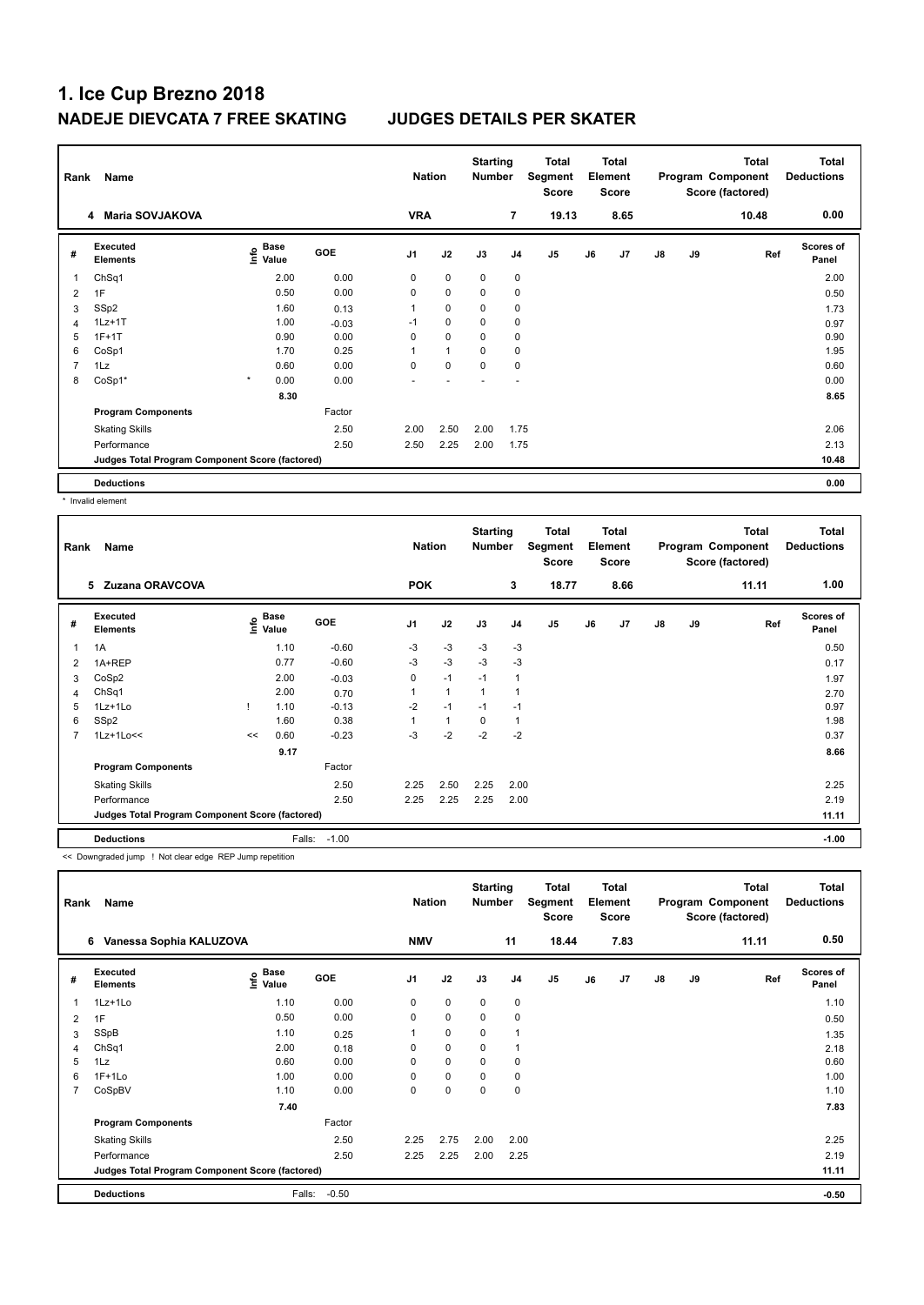| Rank           | Name                                            |                                           |              | <b>Nation</b>              |                | <b>Starting</b><br>Number        |                         | <b>Total</b><br>Segment<br><b>Score</b> |    | <b>Total</b><br>Element<br>Score |    |    | <b>Total</b><br>Program Component<br>Score (factored) | <b>Total</b><br><b>Deductions</b> |
|----------------|-------------------------------------------------|-------------------------------------------|--------------|----------------------------|----------------|----------------------------------|-------------------------|-----------------------------------------|----|----------------------------------|----|----|-------------------------------------------------------|-----------------------------------|
|                | 7 Alica LENGYELOVA                              |                                           |              | <b>KEK</b>                 |                |                                  | 9                       | 17.66                                   |    | 7.35                             |    |    | 10.81                                                 | 0.50                              |
| #              | Executed<br><b>Elements</b>                     | $\frac{e}{E}$ Base<br>$\frac{E}{E}$ Value | GOE          | J1                         | J2             | J3                               | J4                      | J5                                      | J6 | J7                               | J8 | J9 | Ref                                                   | <b>Scores of</b><br>Panel         |
| 1              | $1F+1Lo$                                        | 1.00                                      | 0.00         | 0                          | $\pmb{0}$      | 0                                | 0                       |                                         |    |                                  |    |    |                                                       | 1.00                              |
| 2              | Ch <sub>Sq1</sub>                               | 2.00                                      | 0.53         | $\mathbf 0$                | $\mathbf{1}$   | $\mathbf{1}$                     | 1                       |                                         |    |                                  |    |    |                                                       | 2.53                              |
| 3              | 1F                                              | 0.50                                      | 0.05         | $\mathbf{1}$               | $\pmb{0}$      | 0                                | 0                       |                                         |    |                                  |    |    |                                                       | 0.55                              |
| 4              | SSp1                                            | 1.30                                      | 0.00         | $\mathbf 0$                | $\pmb{0}$      | 0                                | 0                       |                                         |    |                                  |    |    |                                                       | 1.30                              |
| 5              | 1Lz                                             | 0.60                                      | $-0.23$      | -3                         | $-3$           | $\mathbf 0$                      | $-3$                    |                                         |    |                                  |    |    |                                                       | 0.37                              |
| 6              | $1Lz+1T$                                        | 1.00                                      | 0.05         | $\mathbf{1}$               | $\mathbf 0$    | $\mathbf 0$                      | $\pmb{0}$               |                                         |    |                                  |    |    |                                                       | 1.05                              |
| $\overline{7}$ | <b>USpB</b>                                     | 1.00                                      | $-0.45$      | $-2$                       | $-2$           | $-1$                             | $-1$                    |                                         |    |                                  |    |    |                                                       | 0.55                              |
|                |                                                 | 7.40                                      |              |                            |                |                                  |                         |                                         |    |                                  |    |    |                                                       | 7.35                              |
|                | <b>Program Components</b>                       |                                           | Factor       |                            |                |                                  |                         |                                         |    |                                  |    |    |                                                       |                                   |
|                | <b>Skating Skills</b>                           |                                           | 2.50         | 2.00                       | 2.75           | 2.00                             | 1.75                    |                                         |    |                                  |    |    |                                                       | 2.13                              |
|                | Performance                                     |                                           | 2.50         | 2.25                       | 2.50           | 2.25                             | 1.75                    |                                         |    |                                  |    |    |                                                       | 2.19                              |
|                | Judges Total Program Component Score (factored) |                                           |              |                            |                |                                  |                         |                                         |    |                                  |    |    |                                                       | 10.81                             |
|                | <b>Deductions</b>                               | Falls:                                    | $-0.50$      |                            |                |                                  |                         |                                         |    |                                  |    |    |                                                       | $-0.50$                           |
| Rank           | Name                                            |                                           |              | <b>Nation</b>              |                | <b>Starting</b><br><b>Number</b> |                         | <b>Total</b><br>Segment<br><b>Score</b> |    | <b>Total</b><br>Element<br>Score |    |    | <b>Total</b><br>Program Component<br>Score (factored) | <b>Total</b><br><b>Deductions</b> |
|                | 8 Sara ANDRASOVA                                |                                           |              | <b>KEK</b>                 |                |                                  | 12                      | 17.48                                   |    | 7.00                             |    |    | 10.48                                                 | 0.00                              |
|                | Executed                                        |                                           |              |                            |                |                                  |                         |                                         |    |                                  |    |    |                                                       | <b>Scores of</b>                  |
| #              | <b>Elements</b>                                 | e Base<br>⊆ Value                         | GOE          | J1                         | J2             | J3                               | J4                      | J5                                      | J6 | J7                               | J8 | J9 | Ref                                                   | Panel                             |
| $\mathbf{1}$   | Ch <sub>Sq1</sub>                               | 2.00                                      | 0.00         | $\mathbf 0$                | $\mathbf 0$    | 0                                | 0                       |                                         |    |                                  |    |    |                                                       | 2.00                              |
| 2              | CoSp1V                                          | 1.30                                      | 0.00         | $\mathbf 0$                | $\pmb{0}$      | $\mathbf 0$                      | 0                       |                                         |    |                                  |    |    |                                                       | 1.30                              |
| 3              | $1F+1Lo$                                        | 1.00                                      | 0.05         | $\mathbf{1}$               | $\mathbf 0$    | $\mathbf 0$                      | 0                       |                                         |    |                                  |    |    |                                                       | 1.05                              |
| 4              | SSpB                                            | 1.10                                      | 0.00         | $\mathbf 0$                | $\mathbf 0$    | $\mathbf 0$                      | $\mathbf 0$             |                                         |    |                                  |    |    |                                                       | 1.10                              |
| 5              | 1Lz                                             | 0.60                                      | 0.00         | $\mathbf 0$                | $\pmb{0}$      | $\pmb{0}$                        | 0                       |                                         |    |                                  |    |    |                                                       | 0.60                              |
| 6              | 1Lz+1Lo                                         | 1.10                                      | $-0.15$      | $-1$                       | $-2$           | $-2$                             | $-1$                    |                                         |    |                                  |    |    |                                                       | 0.95                              |
|                |                                                 | 7.10                                      |              |                            |                |                                  |                         |                                         |    |                                  |    |    |                                                       | 7.00                              |
|                | <b>Program Components</b>                       |                                           | Factor       |                            |                |                                  |                         |                                         |    |                                  |    |    |                                                       |                                   |
|                | <b>Skating Skills</b>                           |                                           | 2.50         | 2.25                       | 2.50           | 1.75                             | 1.75                    |                                         |    |                                  |    |    |                                                       | 2.06                              |
|                | Performance                                     |                                           | 2.50         | 2.25                       | 2.50           | 2.00                             | 1.75                    |                                         |    |                                  |    |    |                                                       | 2.13                              |
|                | Judges Total Program Component Score (factored) |                                           |              |                            |                |                                  |                         |                                         |    |                                  |    |    |                                                       | 10.48                             |
|                | <b>Deductions</b>                               |                                           |              |                            |                |                                  |                         |                                         |    |                                  |    |    |                                                       | 0.00                              |
|                | Rank Name                                       |                                           |              | <b>Nation</b>              |                | <b>Starting</b><br>Number        |                         | Total<br>Segment                        |    | <b>Total</b><br>Element          |    |    | <b>Total</b><br>Program Component                     | <b>Total</b><br><b>Deductions</b> |
|                |                                                 |                                           |              |                            |                |                                  |                         | Score                                   |    | Score                            |    |    | Score (factored)                                      |                                   |
|                | 9 Liliana BATOVA                                |                                           |              | <b>KEK</b>                 |                |                                  | $\overline{\mathbf{2}}$ | 16.46                                   |    | 6.91                             |    |    | 9.55                                                  | 0.00                              |
| #              | Executed                                        | $\frac{e}{E}$ Base<br>$\frac{e}{E}$ Value | GOE          | J1                         | J2             | J3                               | J4                      | J5                                      | J6 | J7                               | J8 | J9 | Ref                                                   | Scores of                         |
|                | Elements                                        |                                           |              |                            |                |                                  |                         |                                         |    |                                  |    |    |                                                       | Panel                             |
| 1              | 1Lo                                             | 0.50                                      | $-0.03$      | $-1$                       | 0              | 0                                | 0                       |                                         |    |                                  |    |    |                                                       | 0.47                              |
| 2              | $1F+1T$                                         | 0.90                                      | 0.00         | $\pmb{0}$                  | 0              | 0                                | 0                       |                                         |    |                                  |    |    |                                                       | 0.90                              |
| 3              | SSp1                                            | 1.30                                      | 0.00         | $\mathbf 0$                | 0              | $\pmb{0}$                        | 0                       |                                         |    |                                  |    |    |                                                       | 1.30                              |
| 4<br>5         | 1F<br>Ch <sub>Sq1</sub>                         | 0.50<br>2.00                              | 0.00<br>0.00 | $\mathbf 0$<br>$\mathbf 0$ | $\pmb{0}$<br>0 | 0<br>0                           | 0<br>0                  |                                         |    |                                  |    |    |                                                       | 0.50<br>2.00                      |
| 6              | $1Lz+1T$                                        | 1.00                                      | $-0.03$      | $-1$                       | 0              | $\pmb{0}$                        | 0                       |                                         |    |                                  |    |    |                                                       | 0.97                              |
| $\overline{7}$ | <b>USpB</b>                                     | 1.00                                      | $-0.23$      | $-1$                       | $-1$           | $-1$                             | 0                       |                                         |    |                                  |    |    |                                                       | 0.77                              |
|                |                                                 | 7.20                                      |              |                            |                |                                  |                         |                                         |    |                                  |    |    |                                                       | 6.91                              |
|                | <b>Program Components</b>                       |                                           | Factor       |                            |                |                                  |                         |                                         |    |                                  |    |    |                                                       |                                   |
|                | <b>Skating Skills</b>                           |                                           | 2.50         | 1.75                       | 2.25           | 1.75                             | 1.75                    |                                         |    |                                  |    |    |                                                       | 1.88                              |
|                | Performance                                     |                                           | 2.50         | 1.75                       | 2.25           | 2.00                             | 1.75                    |                                         |    |                                  |    |    |                                                       | 1.94                              |
|                | Judges Total Program Component Score (factored) |                                           |              |                            |                |                                  |                         |                                         |    |                                  |    |    |                                                       | 9.55                              |
|                | <b>Deductions</b>                               |                                           |              |                            |                |                                  |                         |                                         |    |                                  |    |    |                                                       | 0.00                              |
|                |                                                 |                                           |              |                            |                |                                  |                         |                                         |    |                                  |    |    |                                                       |                                   |